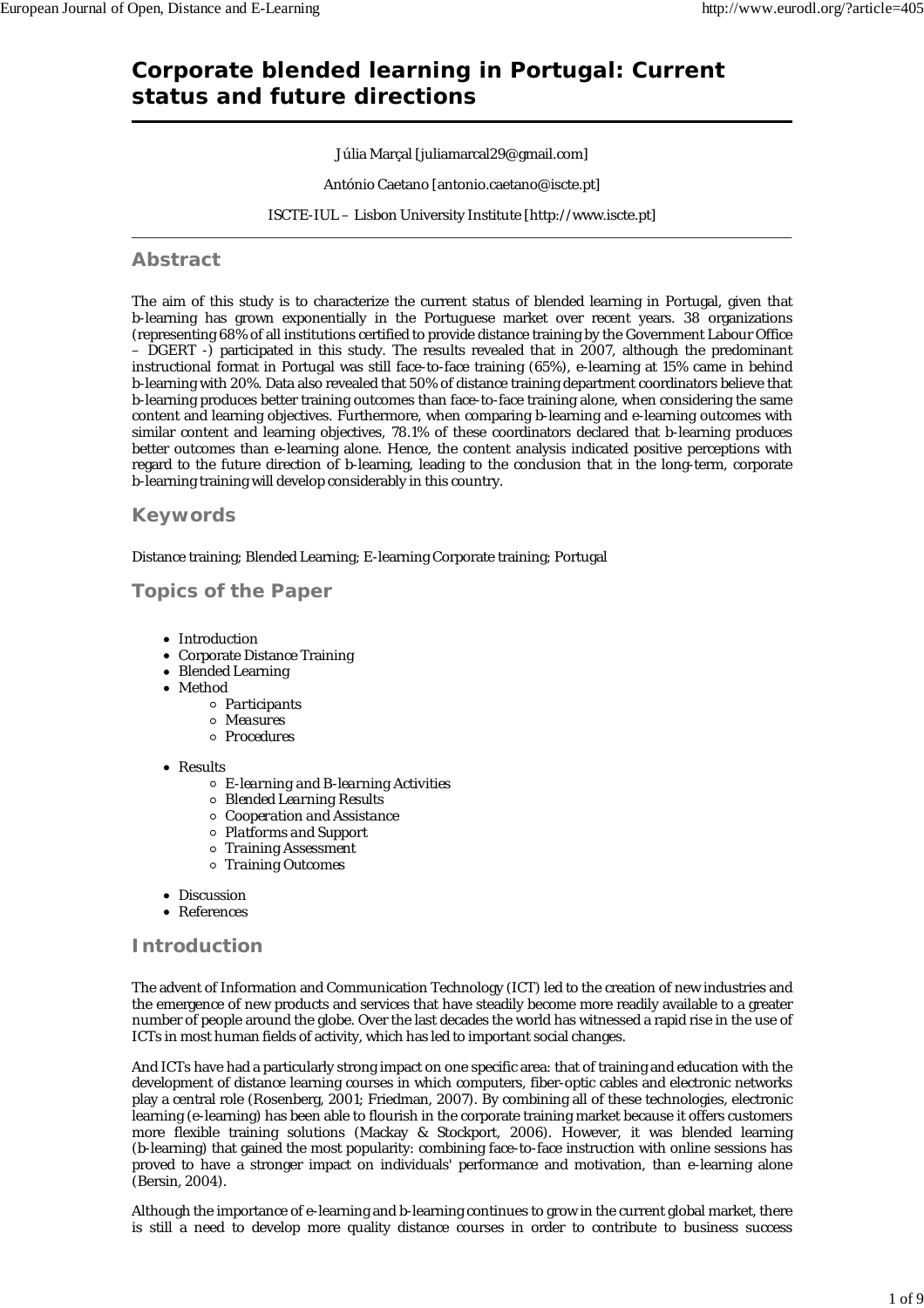(Rosenberg, 2008). Both distance training solutions require new ways of teaching and learning that enable the technology to mediate the learning process and the development and acquisition of competencies (El-Deghaid & Nouby, 2007).

In a European country such as Portugal the quality and good practices related to corporate training, in both face-to-face and distance training are recognized by the Governmental Labour Office (DGERT), which formally certifies the organizations that have evidenced high quality standards in providing both face-to-face training and distance training, in domains, such as diagnosis, design, development, implementation and evaluation.

## **Corporate Distance Training**

Nowadays, distance training using technology plays an important role in the corporate training market, and the emergence of these training solutions has only been possible due to the appearance and development of e-learning.

According to Rosenberg (2001, p. 28) "e-learning refers to the use of internet technologies to deliver a broad array of solutions that enhance knowledge and performance". In this way, e-learning has amply demonstrated its potential by overcoming several limitations of conventional face-to-face instruction, such as, high costs (Bliuc, Goodyear & Ellis, 2007), schedule inflexibility (Bersin, 2004) and geographical barriers (So & Brush, 2008), to name a few.

There are, however, drawbacks to e-learning activities and tutoring: poor interactivity (trainee-trainer interaction, trainee-trainee interaction and trainee-content interaction); lack of feedback from the trainer (Salmon, 2004), and poorly structured synchronous sessions (Salmon, 2002a). These limitations to e-learning had all contributed to the emergence of b-learning.

## **Blended Learning**

Blended learning is considered a hybrid training modality which combines two different forces: conventional face-to-face instruction and e-learning (Rosenberg, 2008).

Although this definition of b-learning has been the target of some criticism, Graham (2006) explains that it more rigorously reveals the historical evolution of the concept. According to this author, traditional face-to-face instruction was, over several centuries, the only format of education, until the emergence of ICT allowed knowledge and learning to be delivered and assimilated in new ways. Following this line of reasoning, when e-learning emerged in the market, it remained separate from conventional face-to-face instruction, because each training modality employed different method combinations and addressed the needs of different audiences.

Nevertheless, new advances in technology and the development of instructional design have brought about the convergence of these systems of training, in order to combine the best of face-to-face practices and flexibility and convenience from virtual learning systems with greater cost-effectiveness (Roy e Raymond, 2008). Thus, as Bersin (2004, as cited in Mackay & Stockport, 2006, p. 85) stresses, b-learning "is designed to obviate the failures in e-learning due to high attrition rates by combining classroom and e-learning sessions and increasing the motivation of the participants to complete learning programs."

In terms of the present study, a definition of b-learning is used that approaches this concept on a holistic perspective: "Blended learning" constitutes a training modality that involves the use of different pedagogical methods and techniques, through a combination of classroom and online sessions, with the purpose of achieving the best learning outcomes (e.g.: Rosenberg, 2001; Bersin, 2004; Graham, 2006).

There is a vast body of literature regarding b-learning in academic settings. However there is a lack of information related to b-learning and other forms of distance learning, such as e-learning and mobile learning (m-learning), in the corporate training context. Indeed, there are no Portuguese studies providing a general characterization of this type of b-learning training in corporate settings.

Hence, given that there is no academic research currently available, the aim of this research is to provide valuable information about the current status of b-learning in Portugal in five core aspects. Firstly, it explored the e-learning and b-learning activities promoted by the organizations in the present sample. Secondly, it analyzed how those organizations facilitate cooperation among trainees and how they assist trainees on b-learning courses. Thirdly, the use of electronic platforms and the types of pedagogical devices distributed on these platforms were also explored. Fourthly, it analyzed the training assessment practices employed by the organizations. Finally, it explored several perceptions of training outcomes, including an analysis of the future directions of b-learning.

## **Method**

## *Participants*

This research involved the study of 38 organizations in Portugal, which provide corporate distance training using technology. The present sample consisted of 68% of all DGERT's distance training certified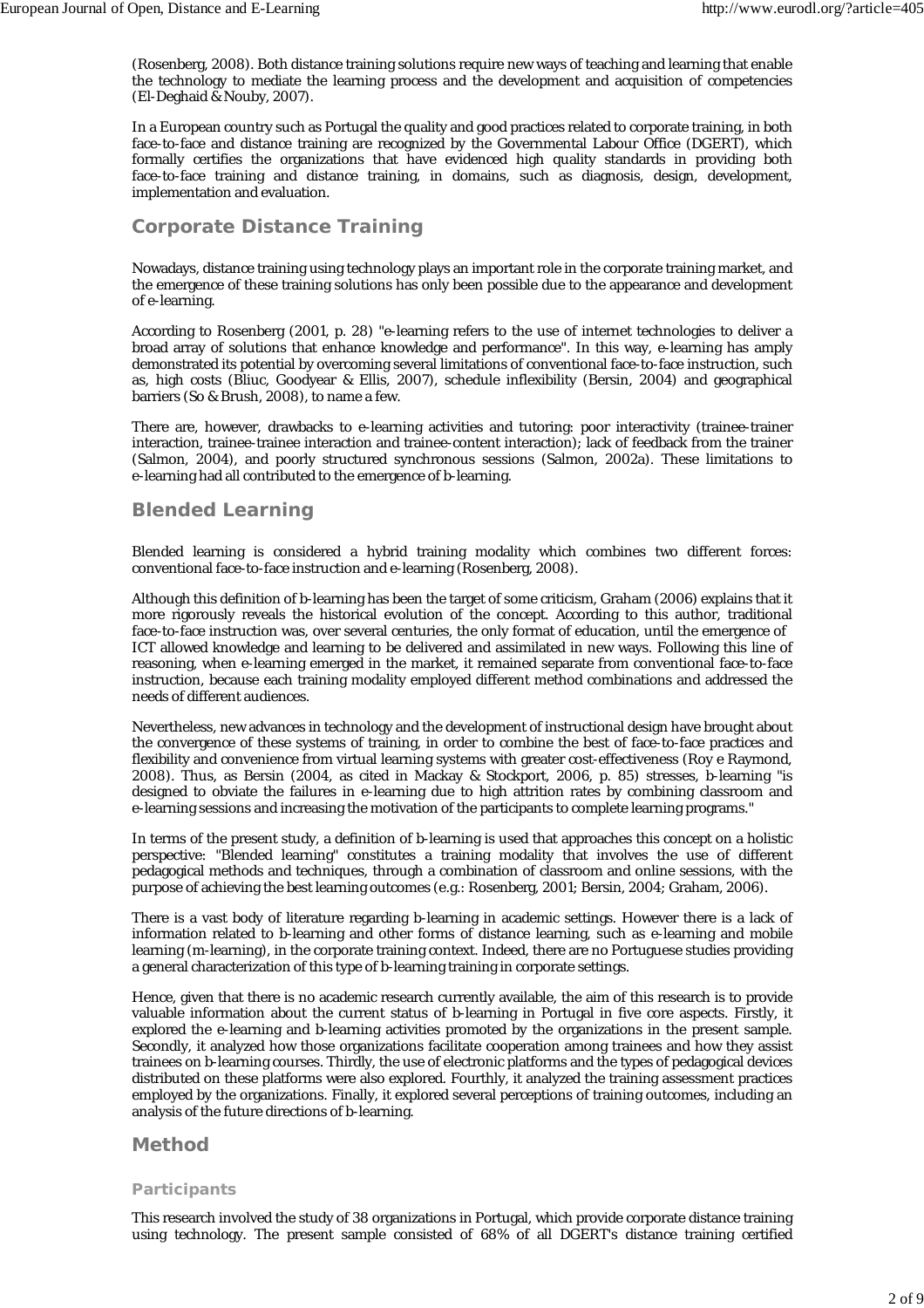#### organizations as of December of 2008.

Concerning the activity sector of each organization, we found that the majority (57.9%) developed activities related to corporate training. With regard to the size of these organizations, the majority (56.7%) were small and medium size (37.8% had between 11 to 50 employees and 18.9% had between 51 to 200 employees). For further information see Table 1.

| Demographic variables     | %    |
|---------------------------|------|
| <b>Activity Sector</b>    | 57.9 |
| <b>Corporate Training</b> | 10.5 |
| IT & Innovation           | 5.3  |
| <b>HR</b> consulting      | 26.3 |
| Other activity            |      |
| <b>Dimension</b>          | 24.3 |
| Up to 10 employees        | 37.8 |
| 11 to 50 employees        | 18.9 |
| 51 to 200 employees       | 18.9 |
| More than 200 employees   |      |

#### **Table 1.** Demographic information

#### *Measures*

An online survey, sent out to the coordinators of Distance Training Departments, was used to collect statistical data regarding information about the organizations they represented. As Singh, Taneja and Mangalaraj (2009) stress, the use of online surveys provides researchers with many opportunities, but it also presents some challenges*.* One of the advantages of conducting online survey research is that it provides access to individuals with Internet experience who are otherwise difficult to contact due to limitations of time and distance. Moreover, using this kind of tool increases researcher convenience due to automated data collection, which decreases researcher time and effort. Finally, online surveys cost less than paper surveys and face-to-face group or individual interviews; the cost of printing paper forms, travel expenses and telephone calls is reduced, or even eliminated (Wright, 2005; Van Selm & Jankowski, 2006).

This survey included 30 questions related to five main dimensions of b-learning: 1) e-learning and b-learning activities, 2) cooperation and assistance, 3) platforms and support, 4) training assessment, 5) training outcomes.

*E-learning and b-learning activities.* In this first dimension, questions focused on what training services were supplied to the market, the type of customers and divulgation of the course in the media.

*Cooperation and assistance.* This section addressed interactivity among trainees and the channels which facilitate this interaction. Additionally, it explored the existence of an e-learning team and its main functions, with special focus on e-tutoring.

*Platforms and support*. In this dimension the questions focused on the type of Learning Management Systems (LMSs) and Learning Content Management Systems (LCMSs) employed by these organizations to manage and organize training courses, as well as the pedagogical support that was provided in the platforms during the courses.

*Training assessment.* The questions here were designed to determine what means the organizations use to evaluate trainee performance, and what the criteria was for conferring training certificates.

*Training outcomes.* This final section addressed measuring trainee satisfaction and feedback regarding b-learning courses. In addition, thoughts on the future direction of b-learning were also explored.

A combination of quantitative and qualitative approaches was used with statistical analyses for each closed question, and content analysis for the open questions. With regard to content analyses, we developed a category dictionary and a frequency table. The former was intended to present the definitions of each category, and the latter to illustrate their weights. As Stemler (2001) stresses, the advantage of content analysis is that it permits an objective and systematic treatment of qualitative data through the definition of categories, based on explicit rules of codification.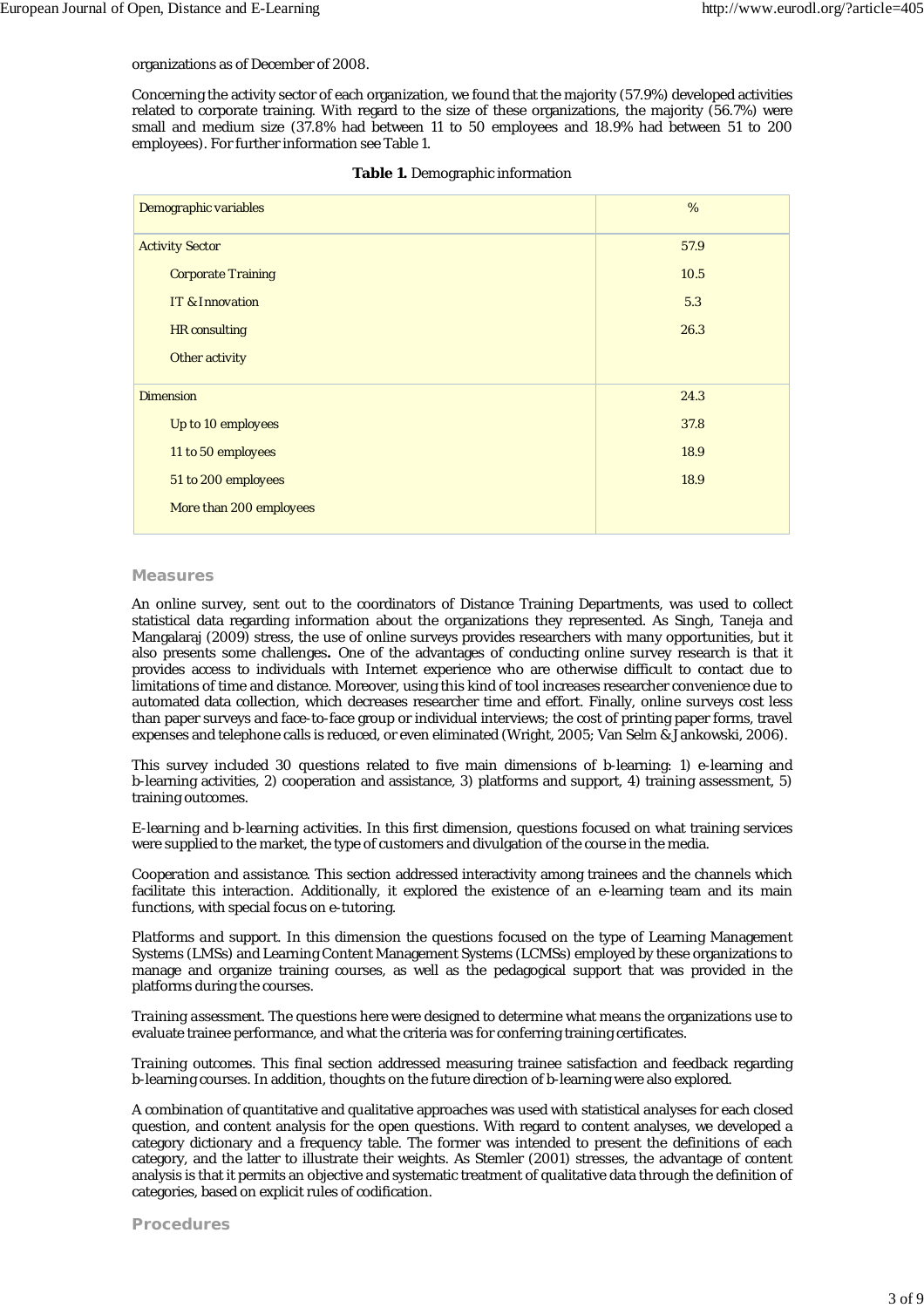To begin with, we accessed DGERT's official database containing all the certified organizations that use both face-to-face and distance training. Then we filtered the institutions certified in distance training and, having found their telephone numbers, we phoned each company's headquarters to present the study and outline its objectives to the coordinators of the distance training departments. Later, an email was sent to each of the course coordinators explaining the aim of the study in greater detail and asking them to answer an online survey.

## **Results**

## *E-learning and B-learning Activities*

The results revealed that 89.5% of the organizations have developed b-learning courses, leaving 10.5% who have not developed this type of training format. Taking into consideration only those organizations who already use b-learning, the results revealed that the average time this kind of training solution had been in existence was approximately 6 years (*SD*=3.564) and the organization with the longest tradition of b-learning training had first implemented these solutions in 1995. The results also showed an average of 17 different b-learning titles per organization (*SD*=23.205), ranging from a minimum of 1 course to a maximum of 120 different courses. The majority of these organizations (54.5%), however, had up to 10 different b-learning training titles (Table 2).

With regard to e-learning courses alone, our findings revealed that 70.3% of these organizations deliver this type of training, leaving 29.7% who have not developed e-learning training exclusively.

The data indicated an average of 15 different e-learning courses per organization (*SD*=28.812), ranging from a minimum of 1 course to a maximum of 135 different titles. However, the majority of these organizations (65.3%) had up to 10 e-learning training titles (Table 2).

|             | <b>b-Learning courses</b> | e-Learning courses |
|-------------|---------------------------|--------------------|
| 10 or fewer | 54.5%                     | 65.2%              |
| 11 to 30    | 27.3%                     | 21.7%              |
| 31 to 100   | 6.1%                      | $0.0\%$            |
| 100 or more | 12.1%                     | 13%                |
|             |                           |                    |

#### **Table 2.** Distance courses by organization

In addition, both b-learning and e-learning courses were categorized in four core training fields: behavioural training, linguistic training, professional training and technological training. Technological training refers to information technologies and microcomputer training solutions. Professional training refers to fields of expertise such as finance, management, tourism, just to name a few.

 Of all the b-learning training solutions available on the market, we observed that 66.7% of the organizations deliver these courses to particular clients, 80.6% deliver these training solutions within the format of inter-company training and 61.1% develop intra-company training. Furthermore, we found that in general (79.4%) b-learning courses start with a face-to-face session. 11.8% of the organizations start these courses with an online session and 8.8% of the organizations will vary in relation to which format they start with.

With regard to the conception of the training content, data have revealed that in 84.2% of the cases, the courses are designed by the organizations and that in more than half the cases the content experts work for the organization (57.6%). 18.2% of these organizations hired external consultants as content experts, and 24.2% have both internal and external content consultants. The data also indicated that 73% of the organizations design e-learning modules according to customers' needs. With regard to the idiom in which b-learning training contents are developed, the results showed that all organizations use Portuguese, 26.3% also have content in English, and 9.7% have training content in French, 15.8% have content in other languages (e.g. Spanish and Italian).

As far as promoting e-learning and b-learning courses in the media is concerned, these organizations revealed the Internet as the delivery channel of choice, mainly through the use of online newsletters and the organizations' own web sites (93.9%). However, recourse to newspapers (36.4%), with both large and small circulations, pamphlets and brochures (24.2%) was also current practice in these organizations, but to a lesser degree. The organizations also used other channels, such as fax and word-of-mouth exposure (36.4%).

Finally, considering the total amount of training courses in the present sample in 2007, we observed a total of 4208 different deliveries, in the several training modalities. 15% of these courses were developed in the e-learning format, 20% were b-learning courses and 65% were face-to-face courses.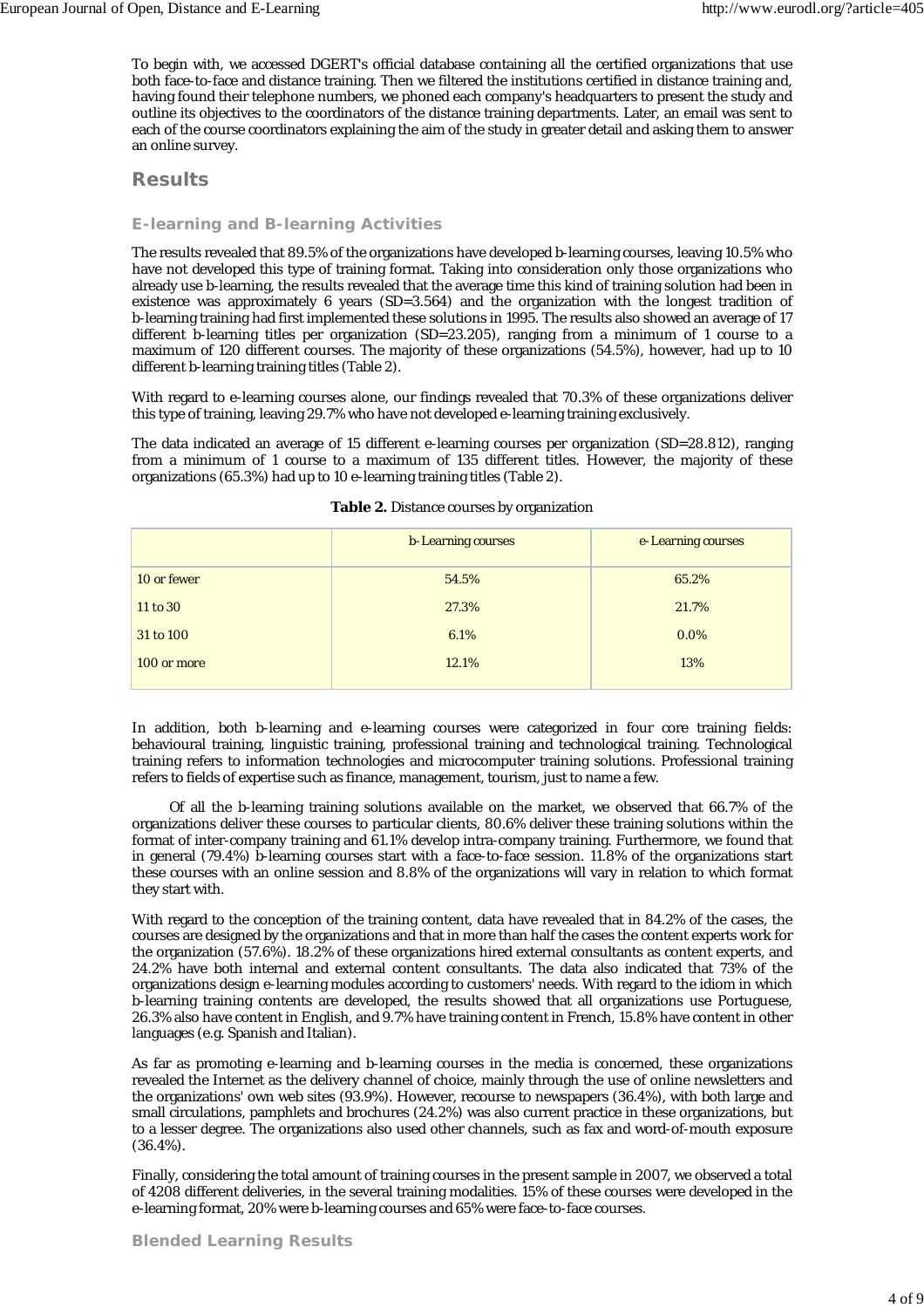The results in this section only encompass those organizations that have developed b-learning training solutions. Hence, only 34 organizations from this sample will be considered in the following analyses.

## *Cooperation and Assistance*

In terms of promoting interactivity among trainees, these organizations (97.1%) generally use Internet forums (91.2%) and chat rooms (73.5%). Other channels of communication, such as video conferencing (23.5%) and audio conferencing (23.5%) were less significant (Table 3). Wiki spaces and blogs constitute other forms of encouraging interactivity, but on a lower scale (15.8%). The results also revealed that a considerable percentage of the organizations promote teamwork (76.5%), as well as individual activities (97%).

| <b>Interactive devices</b> | Yes $(\%)$ |
|----------------------------|------------|
| Forum                      | 91.2       |
| Chat                       | 73.5       |
| <b>Video conferences</b>   | 23.5       |
| <b>Audio conferences</b>   | 23.5       |
| Other                      | 18.5       |

|  | Table 3. Pedagogical devices for interaction among trainees (%) |  |
|--|-----------------------------------------------------------------|--|
|--|-----------------------------------------------------------------|--|

Data also indicated that 91.2% of the organizations have an e-learning development team, whose principal functions involve: platform administration, pedagogical coordination, content development, development of e-learning supports, providing a help desk, tutorials and training management. The average size of these teams was 7 members (*SD*=6.167), which varied from a minimum of 2 elements to a maximum of 34 elements.

Finally, 94.1% of the organizations employ a proactive tutoring process for trainees with the tutor generally contacting trainees daily (26.7%) or weekly (53.3%). Most tutors responded to trainees' requests within 24 hours (75.8%).

## *Platforms and Support*

Concerning the use of electronic platforms, we found that all of the organizations in the present sample used one or more LMSs. 75.8% of these institutions acquired their platforms on the market, with particular emphasis on the *Moodle*, *Blackboard* and *Formare* platforms. The other 24.2% organizations have developed exclusive LMSs. Results also show that 58.8% of these organizations also use LCMSs.

With regard to the pedagogical support usually available for the platforms (Table 4), we observed that the main support provided was in the shape of PDF documents (97.1%), interactive modules (85.3%), Word documents (79.4%), and videos (82.4%).

| <b>Pedagogical support</b> | Yes $(\%)$ |
|----------------------------|------------|
| <b>Interactive modules</b> | 83.5       |
| <b>Word documents</b>      | 79.4       |
| <b>PDF</b> documents       | 97.1       |
| <b>PowerPoint</b>          | 79.4       |
| <b>Videos</b>              | 82.4       |
| <b>Audio</b>               | 64.7       |

|  | <b>Table 4.</b> Available pedagogical support on the platform (%) |
|--|-------------------------------------------------------------------|
|  |                                                                   |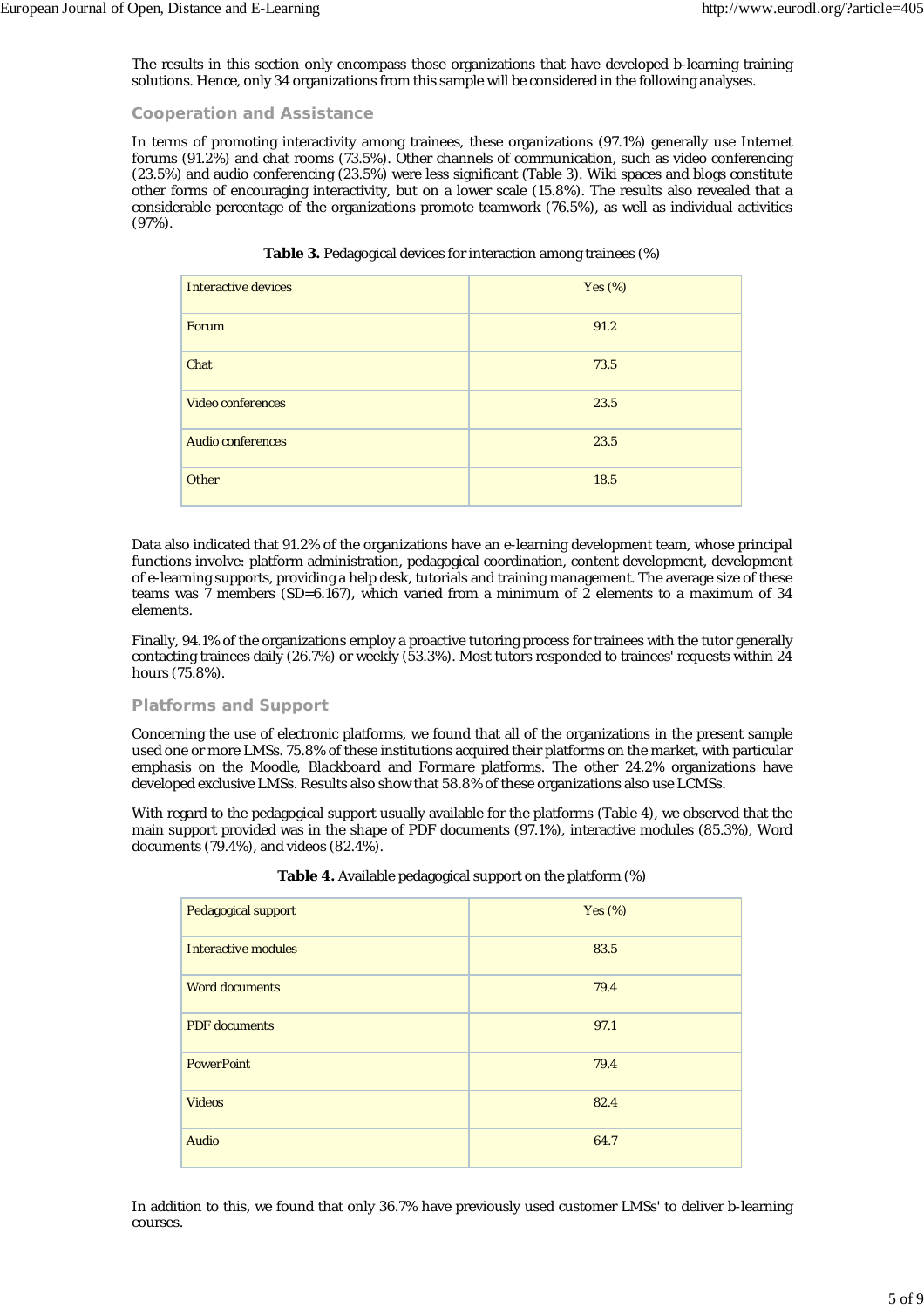## *Training Assessment*

Regarding training evaluation, 91.2% of the present institutions employ diagnostic assessment as a way to evaluate trainees' knowledge in the first training session. Data suggested that all organizations use formative evaluation, 94.1% employ summative evaluation and 73.5% also use participation reports. The results also revealed that 73.5% of the organizations use online tests to assess trainees' knowledge during courses.

Additionally, the majority of the organizations (97.1%) award professional training certificates to trainees. These certificates take two forms: one is for participating on the course and the other for level of competence attained. Certain criteria such as: trainee involvement, assiduity, attendance at face-to-face sessions and obtaining a minimum grade in the activities, determine whether trainees receive these certificates.

## *Training Outcomes*

The results showed that all of the organizations used questionnaires to evaluate trainees' satisfaction with b-learning courses. These were either sent for completion online or completed during a face-to-face session.

With regard to trainees' difficulties which were reported by these organizations, we found that in general they faced six main obstacles when participating in b-learning courses: 1) ineffective time management, 2) lack of self-discipline, 3) inappropriate characteristics from hardware and software, which minimize or disable the use of b-learning training solutions, (e.g. low potential of the graphic cards, inexistence of flash player programs and low internet connections), 4) difficulty working as part of a team, 5) difficulty in using the e-learning platform, and 6) poor tutorial quality.

Content analysis revealed that course coordinators are used to dealing with different attitudes from trainees. Based on what a trainee's daily job is, the coordinators were able to differentiate three kinds of attitudes and behaviours regarding b-learning courses: there are trainees who are enthusiastic regarding b-learning and open to new experiences; other trainees are very cautious and doubtful regarding the effectiveness of b-learning when they start, but gain confidence as they become more acquainted with what b-learning entails; and some trainees never manage to feel at ease with b-learning, saying they preferred traditional training methods. Based on that empirical evidence, and for ease of reference, these attitudes were categorized: *proactive*, *evolutionary,* and *reactive*. The majority of course coordinators (67.6%) cited interaction with proactive trainees, 20.6% of these coordinators said they had interaction with evolutionary trainees, and only 11.8% of course coordinators said they had managed to have interaction with reactive trainees on b-learning training programs (Table 5 shows some of course coordinators statements).

| <b>Attitudes</b>    | $\%$ |                                                                                                                                                                             |
|---------------------|------|-----------------------------------------------------------------------------------------------------------------------------------------------------------------------------|
| <b>Proactive</b>    | 67.6 | - They love it!<br>- They have a large enrolment.<br>- We have very positive feedback.<br>- We have "addicted" customers.                                                   |
| <b>Evolutionary</b> | 20.6 | - The initial enrolment is difficult, but from the moment they try it,<br>at least 50% of trainees want to repeat.<br>- In the beginning there are doubts about the method. |
| <b>Reactive</b>     | 11.8 | - They are very fearful.<br>- With insufficient maturity to accept b-learning courses.                                                                                      |

**Table 5.** Trainees' attitudes according to training coordinators' daily work experience

When asked about the outcomes of b-learning, compared to face-to-face training outcomes for the same content and learning goals, 50% of the course coordinators of distance training departments indicated that b-learning presented better outcomes than face-to-face training alone. Furthermore, when comparing b-learning and e-learning outcomes with similar contents and learning goals, 78.1% of these coordinators mentioned that b-learning produces better outcomes than e-learning alone (Table 6).

**Table 6.** Blended learning outcomes vs. Face-to-face instruction and e-Learning alone

|  | b-Learning vs. Face-to-face alone | b-Learning vs. e-Learning alone |
|--|-----------------------------------|---------------------------------|
|--|-----------------------------------|---------------------------------|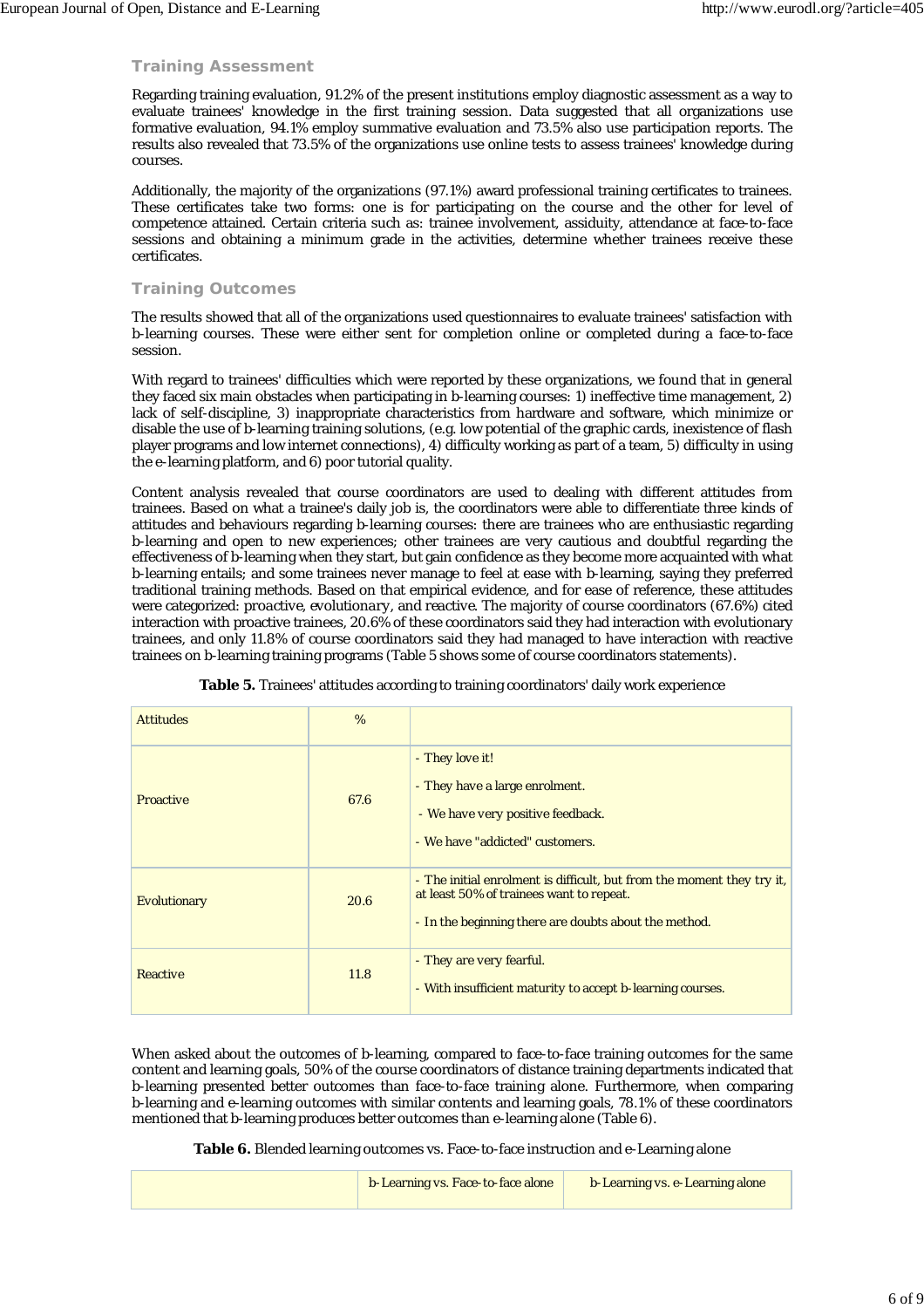| <b>Better outcome</b>     | 50%   | 78.1% |
|---------------------------|-------|-------|
| <b>Worse outcome</b>      | 8.8%  | 6.3%  |
| No significant difference | 41.2% | 15.6% |

Finally, the content analysis revealed two different categories of course coordinator attitudes regarding future directions for Portuguese corporate b-learning: *enthusiastic* and *apprehensive*. The enthusiastic coordinators (70.8%) manifested strong confidence in the development of corporate b-learning, and its future dominance, while the apprehensive coordinators expressed doubts. Their main concern was with regard to e-learning barriers, which need to be overcome. (Table 7 shows some statements about course coordinators attitudes).

| Table 7. Course coordinators' perceptions about b-learning future development |  |  |  |
|-------------------------------------------------------------------------------|--|--|--|
|-------------------------------------------------------------------------------|--|--|--|

| <b>Attitudes</b>  | $\%$ |                                                                                                                                                                                                                                                                 |
|-------------------|------|-----------------------------------------------------------------------------------------------------------------------------------------------------------------------------------------------------------------------------------------------------------------|
| <b>Enthusiast</b> | 70.6 | - It has not yet boomed, but I believe it will in the future.<br>- It will increase, mainly, with the construction of content based on 2.0 Web tools (more<br>informative and collaborative).<br>- It will become institutionalized at all levels of education. |
| Apprehensive      | 29.4 | - It is a viable solution from a pedagogical point of view, it could also eliminate<br>geographical barriers, but there still is a long way to go.<br>- It has potential but there are obvious geographical limitations and costs are too high.                 |

## **Discussion and preliminary conclusions**

This paper constitutes an attempt to characterize the level of corporate b-learning in Portugal given that there is no academic research currently available on the subject. The study on which this article is based provides information about the current status of b-learning in five core aspects: (1) e-learning and b-learning activities, (2) cooperation and assistance, (3) platforms and support, (4) training assessment and (5) training outcomes. Sixty eight per cent of all certified distance training organizations in Portugal were contemplated in this study.

Results of this research suggest that b-learning has a short tradition in Portugal, because it only appeared on the training market in the late 1990s. However, despite the fact it is so recent, it was possible to find a considerable range of b-learning solutions, in the form of many distinct training titles, available to companies and other institutions. Findings also suggest that corporate b-learning has considerable weight in the market when compared with other training solutions, such as face-to-face instruction and e-learning.

Concerning the use of technology to assist in the learning process, the results show that a significant proportion of organizations develop exclusive LMSs in an attempt to customize their b-learning training services. In addition, these organizations have an e-learning team to ensure the correct implementation of b-learning programs and good practices in general. Practitioners seemed to be aware of the importance of interactivity among peers as a way of strengthening the acquisition of knowledge and the development of competencies. Thus, b-learning programs have been promoting this kind of interaction through several channels of communication, in both forms of synchronous channels (e.g. chats) and asynchronous channels (e.g. forums), and also through collaboration in group work. Furthermore, trainee-content interaction has proved to be a matter for careful consideration, requiring the use of more interactive devices such as interactive modules and videos, in order to aid trainees' self-paced study, and even to make training a more pleasurable experience (Salmon, 2004). Several aspects regarding e-tutoring have been received with some caution in corporate training settings. Findings also showed that there were a significant proportion of organizations with a proactive tutoring process, which had a positive impact on trainees who have engaged in b-learning courses, as well as on trainees' involvement with b-learning solutions (Salmon, 2002a).

Regarding training evaluation, the study revealed that organizations were greatly concerned about implementing successful b-learning assessment procedures. In general, these organizations start their courses with a diagnostic evaluation to assess trainees' current knowledge in order to discover what needs improving. Evaluating trainees' knowledge and competencies as the course progresses, and also at the end of the program, was shown to be common practice among these organizations. An interesting observation was that the majority of these organizations use online tests whether for diagnostic evaluation, formative or summative assessment.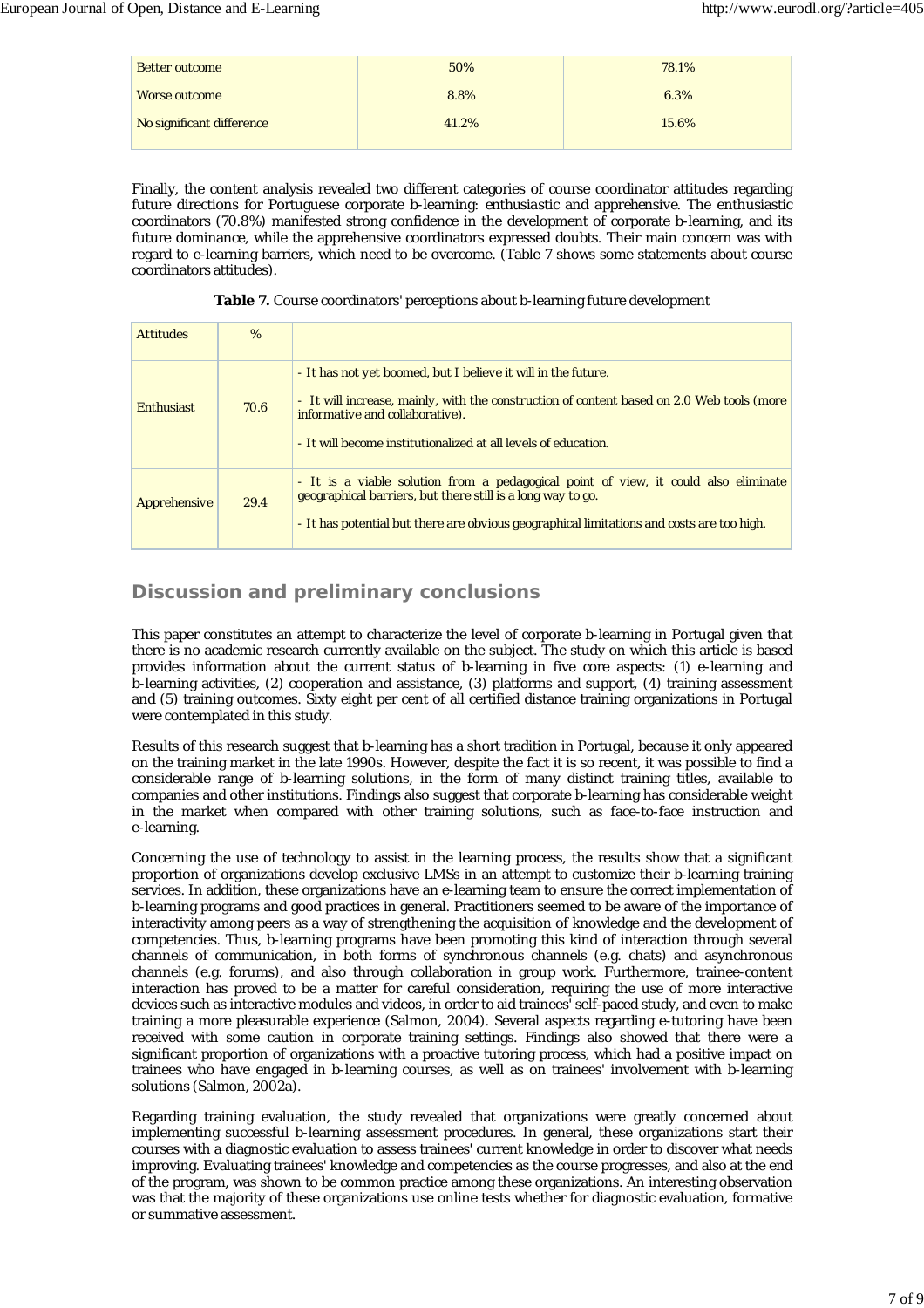With regard to the outcomes of corporate b-learning, as we saw earlier, participants exhibited different attitudes toward this format of training with the majority of course coordinators being very confident in the development of Portuguese corporate b-learning while others are apprehensive about the obstacles to b-learning that still need to be overcome. Mungania (2003) mentions seven factors that negatively impact e-learning and b-learning: personal barriers, learning style barriers, instructional barriers, situational barriers, organizational barriers, content suitability barriers, and technological barriers. In the present study course coordinators of corporate b-learning programs flagged several of these, with particular emphasis on the instructional and content suitability barriers. The former relates to the need to improve the quality of e-tutoring and assistance (Salmon, 2002a), while the latter shows the importance of developing more interactive e-contents based on 2.0 Web tools (Clarey, 2007).

Finally, given the obstacles that characterize e-learning, the course coordinators expressed a preference for corporate b-learning over e-learning alone. The preference for b-learning increases when compared to face-to-face training. Yet, there is still a general belief that face-to-face instruction leads to a better outcome than any form of distance training.

To sum up, corporate b-learning in Portugal has emerged with the aim of offering customers more flexible training solutions in a way that ensures development and the acquisition of multiple competencies. Although b-learning is a fairly recent training modality, it has not only earned acceptance in the Portuguese training market, but in the medium to long term there is likely to be an increase of this type of training provision in corporate settings.

Nevertheless, the success and prevalence of corporate b-learning in Portugal will require high quality training design, e-tutoring and content development in order to guarantee trainee engagement and an effective learning process.

### **References**

[1] Bersin, J. (2004). The Blended Learning Book: Best practices, proven methodologies and lessons learned. San Francisco: Pfeiffer.

[2] Bliuc, A., Goodyear, P., & Ellis, R. A. (2007). Research focus and methodological choices in studies into students' experiences of blended learning in higher education. *Internet and Higher Education*, *10*, 231-244.

[3] Charles, G. (2006). Blended learning systems: Definition, current trends and future directions. In C. J. Bonk, & C. R. Graham, (Eds.), *Handbook of blended learning: Global perspectives, local designs* (pp. 3-21) San Francisco: Pfeiffer Publishing.

[4] Clarey, J. (2007). *The Real Story: Blended Learning*. Brandon Hall Research.

[5] Curt, B., Kyong-Jee, K., & Tingting, Z. (2006). Future directions of blended learning in higher education and workplace learning settings. In C. J. Bonk, & C. R. Graham, (Eds.), *Handbook of blended learning: Global perspectives, local designs* (pp. 550-568) San Francisco: Pfeiffer Publishing.

[6] El-Deghaid, H., & Nouby, A. (2007). Effectiveness of a blended e-learning cooperative approach in an Egyptian teacher education programme. *Computers & Education*, *51*, 988-1006.

[7] Friedman, (2007). *The world is flat*: The globalized world in the twenty-first century. London: Penguin Books.

[8] Graham, C. R. (2006). Blended learning systems: Definition, current trends, and future directions. In C. J. Bonk, & C. R. Graham (Eds.), *Handbook of blended learning: Global perspectives, local designs* (pp. 3-21). San Francisco, CA: Pfeiffer Publishing.

[9] Mackay, S., & Stockport, G. J. (2006). Blended learning, classroom and e-learning. *The Business Review*, *Cambridge, 5*, 82-88.

[10] Mungania, P. (2003). The seven e-learning barriers facing employees. A research report funded by the Masie Centre, New York.

[11] Rosenberg, M. J. (2001). *E-Learning: Strategies for delivering knowledge in the digital age. New York: McGraw-Hill.*

[12] Rosenberg, M. J. (2008). Technology euphoria? *T&D Magazine*, *6*, 24-27.

[13] Roy, A., & Raymond, L. (2008). Meeting the training needs of SMEs: Is e-learning a solution? *Electronic Journal of e-Learning*, *6* (2), 89-98.

[14] Salmon, G. (2002a). *E-tivities: the key to active online learning*. London: Routledge Falmer.

[15] Salmon, G. (2004). *E-moderating: The key to teaching and learning online* (2<sup>nd</sup> ed.). London: Routledge Falmer.

[16] Singh, A., Taneja, A., & Mangalaraj G. (2009). Creating online surveys: Some wisdom from the trenches tutorial. *IEEE transactions on Professional Communication*, *52* (2), 197-212.